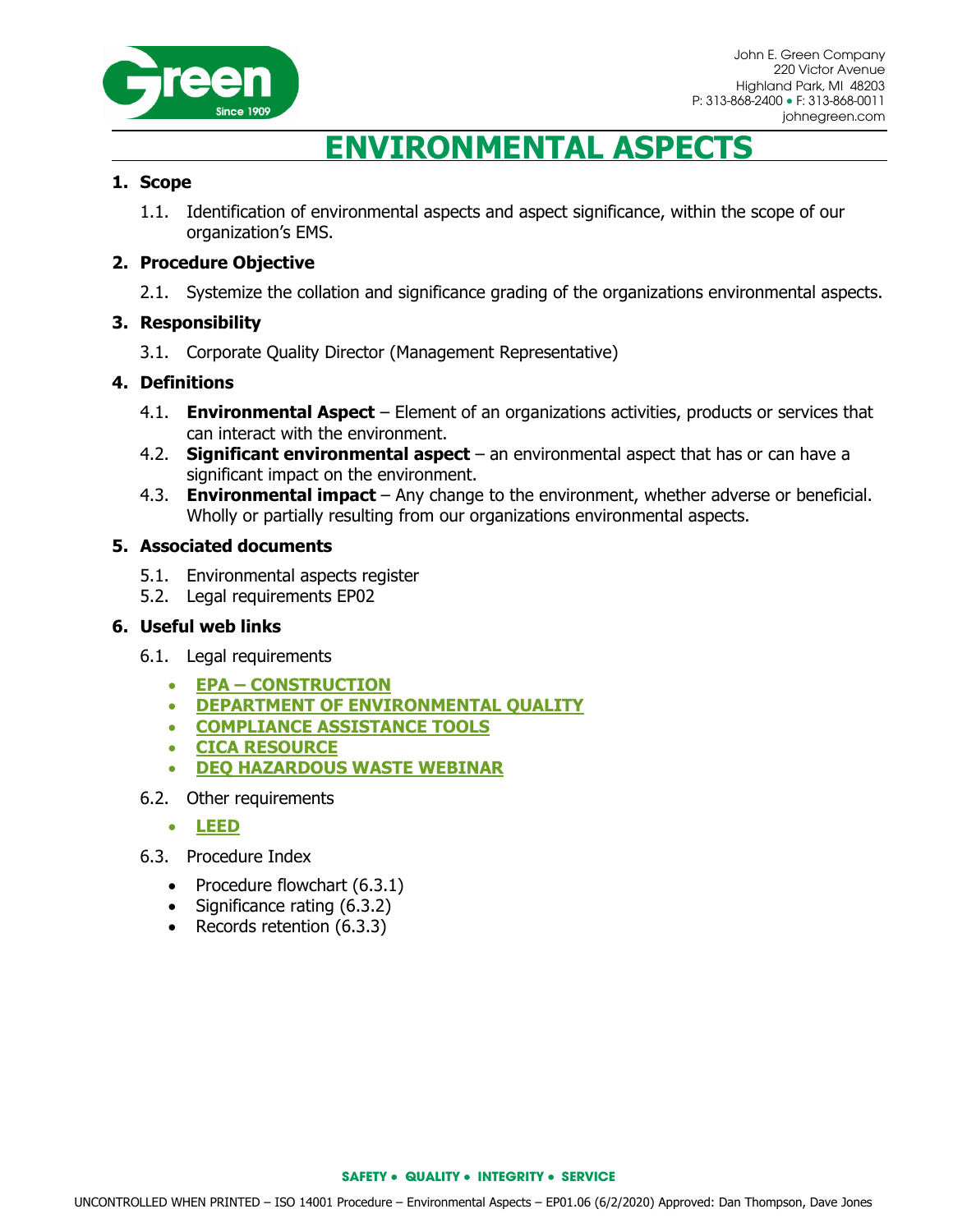

## 6.3.1. Procedure flowchart



### 6.3.2. Significance rating

If an environmental aspect is not covered by legislation the following table is applied to determine if the aspect has low, medium or high environmental significance.

| Importance |                                                   |  |  |  |  |
|------------|---------------------------------------------------|--|--|--|--|
| Score      | <b>Description</b>                                |  |  |  |  |
|            | None or insignificant contribution to environment |  |  |  |  |
|            | Minor contribution to environment                 |  |  |  |  |
| 3          | Moderate contribution to environment              |  |  |  |  |
| 4          | Very relevant contribution to environment         |  |  |  |  |
| 5          | Major contribution to environment                 |  |  |  |  |

#### **SAFETY** • **QUALITY** • **INTEGRITY** • **SERVICE**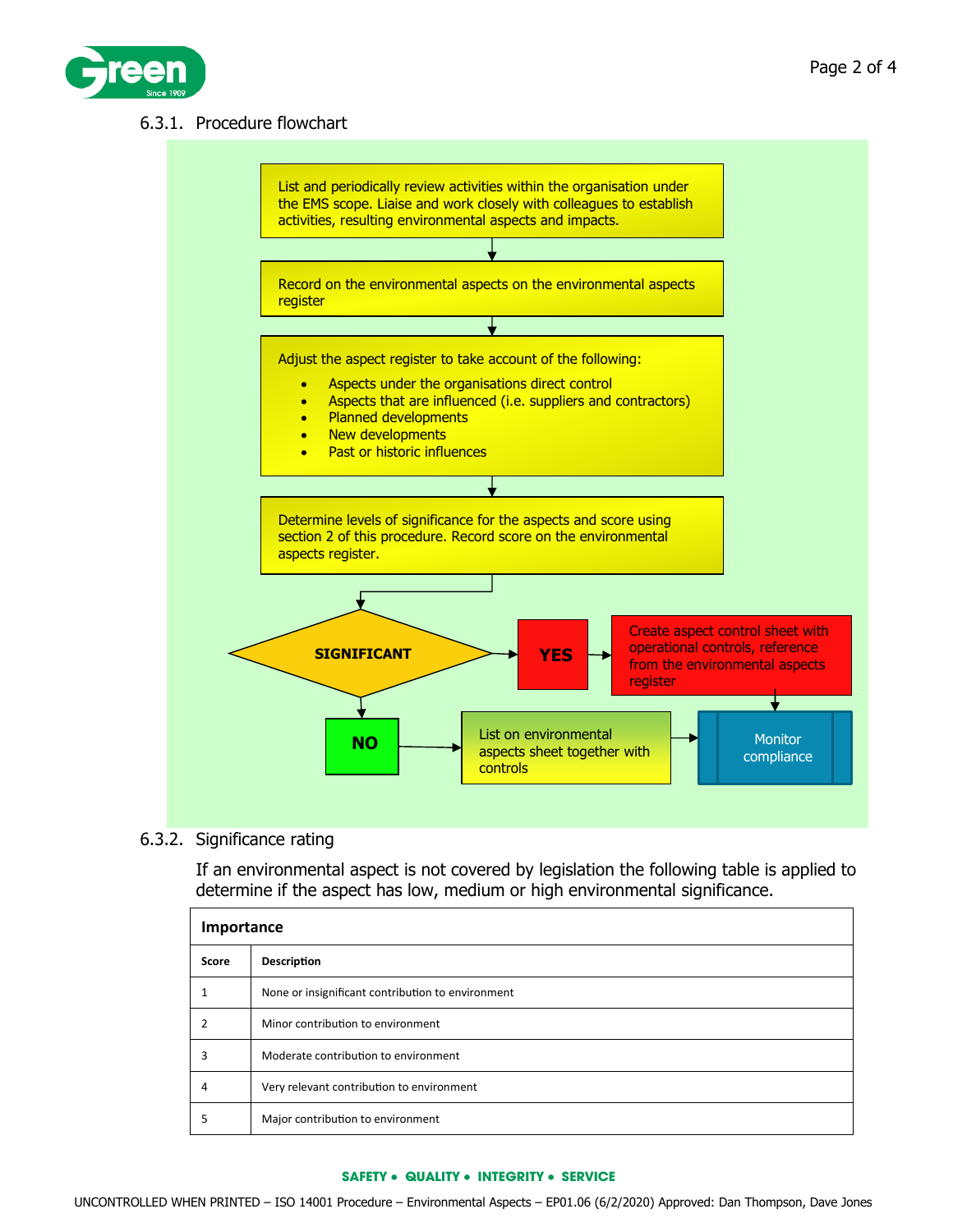| <b>Influence</b> |                                           |  |  |  |
|------------------|-------------------------------------------|--|--|--|
| Score            | Description                               |  |  |  |
| 1                | Mainly outside the control of the company |  |  |  |
| $\overline{2}$   | Minor influence                           |  |  |  |
| 3                | Medium influence                          |  |  |  |
| $\overline{4}$   | Major influence                           |  |  |  |
| 5                | <b>Direct Control</b>                     |  |  |  |

| <b>Frequency</b> |                                      |  |  |  |
|------------------|--------------------------------------|--|--|--|
| Score            | Description                          |  |  |  |
|                  | Over three years to never            |  |  |  |
|                  | Every year to once every three years |  |  |  |
| 3                | Every month to once every year       |  |  |  |
| 4                | Every week to once every month       |  |  |  |
|                  | Every day to once every week         |  |  |  |

The following table give the basis for the assessment of the level environmental significance:

| <b>SCORE</b>           | <b>LEVEL OF SIGNIFICANCE</b>                   |  |  |
|------------------------|------------------------------------------------|--|--|
| $1 - 14$               | LOW                                            |  |  |
| 15 > 79                | <b>MEDIUM</b>                                  |  |  |
| 80 > 125 (pre control) | HIGH (125) (Significant aspect sheet required) |  |  |

**Note**: All aspects are scored again once control measures are in place. This is done to provide a before and after comparison.

## 6.3.3. Records

See SharePoint records list for Procedure EP01 related records

Current Environmental Aspect Register

Obsolete Environmental Aspect Registers